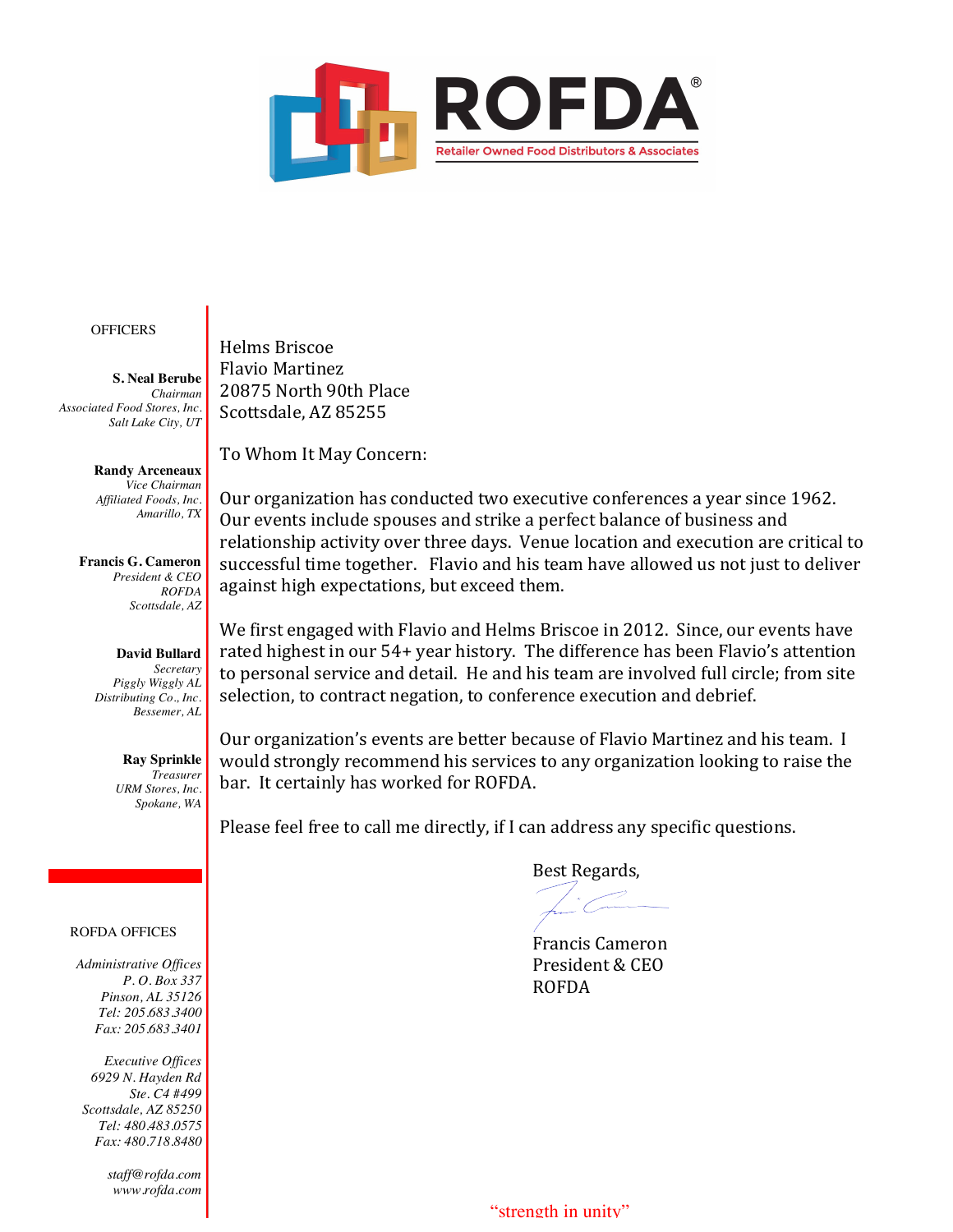$\leftarrow$ 

Helms Briscoe Flavio Martinez 20875 North goth Place Scottsdale,AZ 85255

Hilversum, Oct 5<sup>th</sup> 2016

Hi Flavio,

I would like to thank you for your ongoing partnership between your team and our Strategic Meeting & Events team at the European Headquarters of Nike.lnc.

You and your team add strategic value to our daily work as event managers by:

- e Unburden our team for global hotel and venue searches so we can focus on our main job of serving our internal clients.
- o Always providing the right options, there is no need for us to double check if the proposed hotel or venue is a match with our needs, you know exactly what we want.
- Negotiating savings and more favorable terms & conditions, like flexibility and payment terms.
- Great consultant during site visits.
- There are no costs for Nike to use your services, even when options or contracts are cancelled after months of work on your side.
- o Flavio and his team are very experienced, really experienced and always fun to work with.

Flavio, you are a true extension of our team and I can recommend your services to anyone who is in need of hotels and/ or venues for meetings and events. Please feel free to share my contact details with prospects if they need more information.

**Kind regards** 

Sander Kloots

Manager European Event Department

Nike European Operations Netherlands BV | Colosseum 1, 1213 NL | Hilversum, The Netherlands.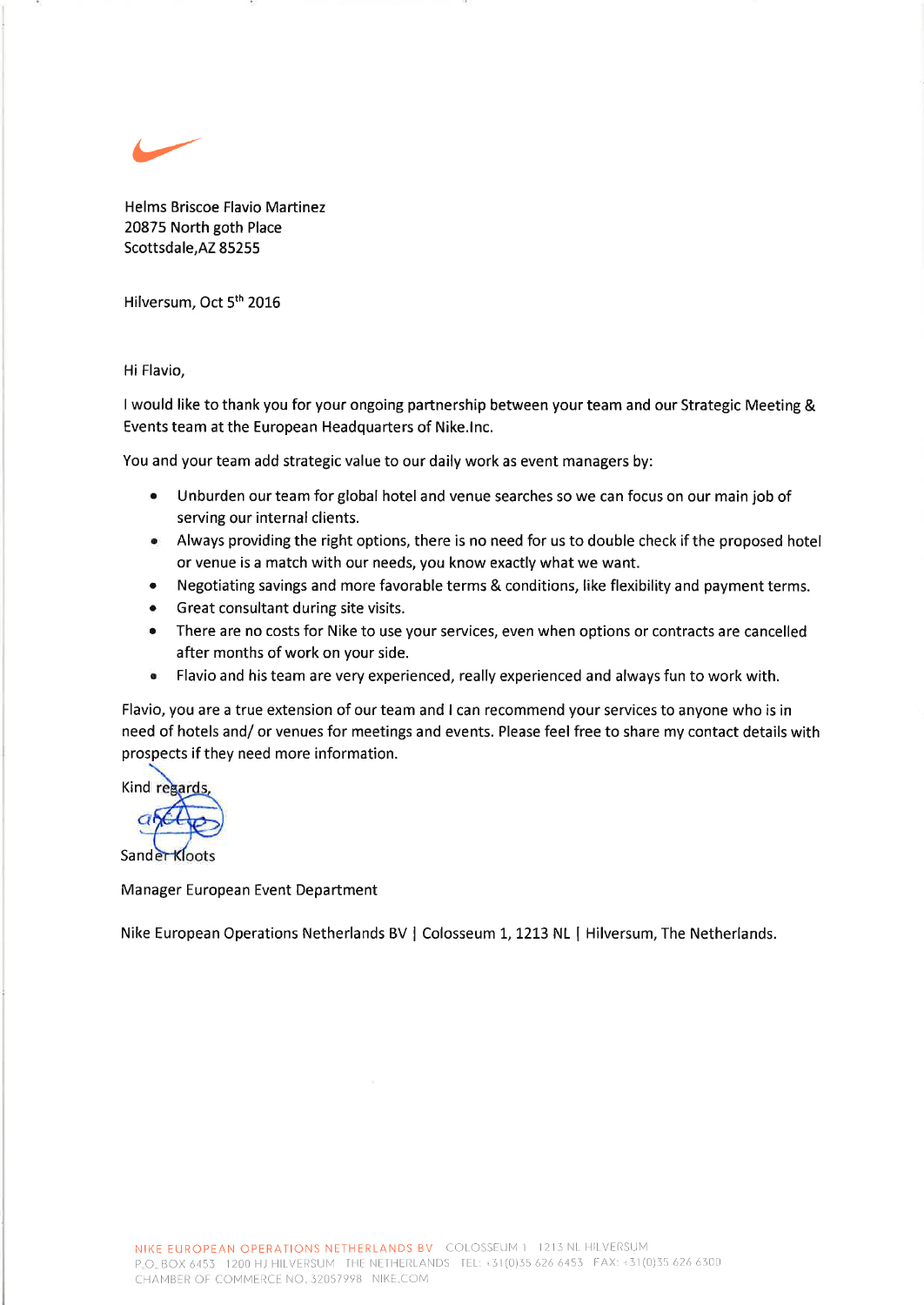

# **UNITED PLANNERS**

A LIMITED PARTNERSHIP

7333 EAST DOUBLETREE RANCH ROAD, SUITE 120, SCOTTSDALE, ARIZONA 85258 TEL (480) 991-0225 FAX (480) 991-2714

I'm not sure of the year - 1998 or 1999, but the year is not important. It was the situation that was important.

I was a meeting planner that trained myself by making every mistake possible from 1984 until I met Flavio Martinez. I didn't seek the job of meeting planner in 1984. The meeting planner, at the large insurance company I worked for, left in January with a large convention planned to take place in May. I said "Yes" when asked if I would take over. Little did I know what that "yes" would mean to me in the years that followed.

Plans were in the works for a Conference of around 150 people at a local hotel. The Conference Coordinator at the hotel was great, but the Sales Director was not. I liked the property but did not like the contract and I was told, in effect, take it or leave it. We took it. When the meeting was a couple of months out, the Sales Director wanted to negotiate. He offered me a "really good deal" if he could walk our group so that he could bring in a larger group. The answer, of course, was no. From then on my life was miserable. Space was taken away and we were moved to areas like a tent for lunch when in was 110 degrees or by the pool for breakfast under trees that added foliage to our plates (along with a few bugs). Our lunches and dinners were crashed by people from other groups who thought we had a better menu. I'm sure the Sales Director has forgotten my name by now, but I will never forget his.

The hero I had in that mess was Flavio. He couldn't do much, because of the contract that I signed, but he gave me great advice. I never forgot his words of wisdom to stand my ground. When he joined Helms Briscoe, he called me. Without missing a beat, I said yes. Who in their right mind would want to go through what I experienced? Why wouldn't I want someone who was an expert in contracts and negotiations to take over? Why wouldn't I want someone on my side? I loved the fact that the Hotel paid him and they had their reputation on the line if things did not go as planned. I have always appreciated the fact that he is part of my team.

I can't imagine ever taking on the role of hotel shopper and contract negotiator again. Let the experts do what they do best. I'll continue to do what I do best and we'll all be happy.

1 an

Jéannette Vernia, CFP®, AIF® **Sr. Vice President**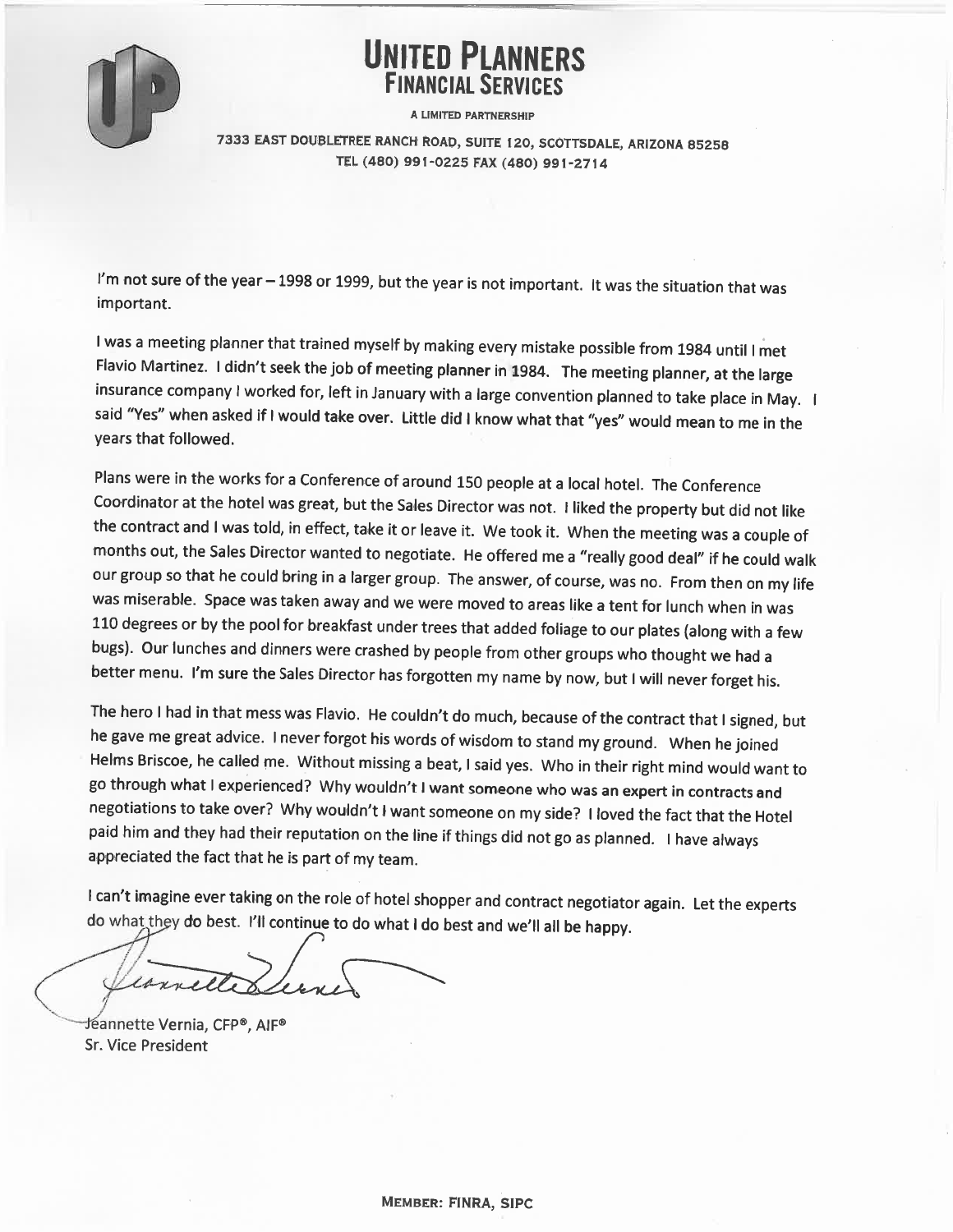

June 7, 2011

**Helms Briscoe Flavio Martinez** 20875 North 90<sup>th</sup> Place Scottsdale, AZ 85255

#### Flavio

I just wanted to send you a note to express something I have been feeling for quite some time. Working with you is not only enjoyable, but your attention to detail, access to you and they way you treat small groups with the same attention as large groups is very impressive. I don't ever want you to think that I (speaking just for myself but I assume the group would echo this) take your efforts for granted.

I really appreciate you and value your work on my behalf and wish there was something more I could do to express that. You are exceptional.

Ron

Ron Roley Meeting Manager, Global Meetings and Events Nike, Inc. One Bowerman Drive . Beaverton, OR 97005 P 503.671.5017, M 503.333.1127, F 503.863.3112\*

global meetings & events